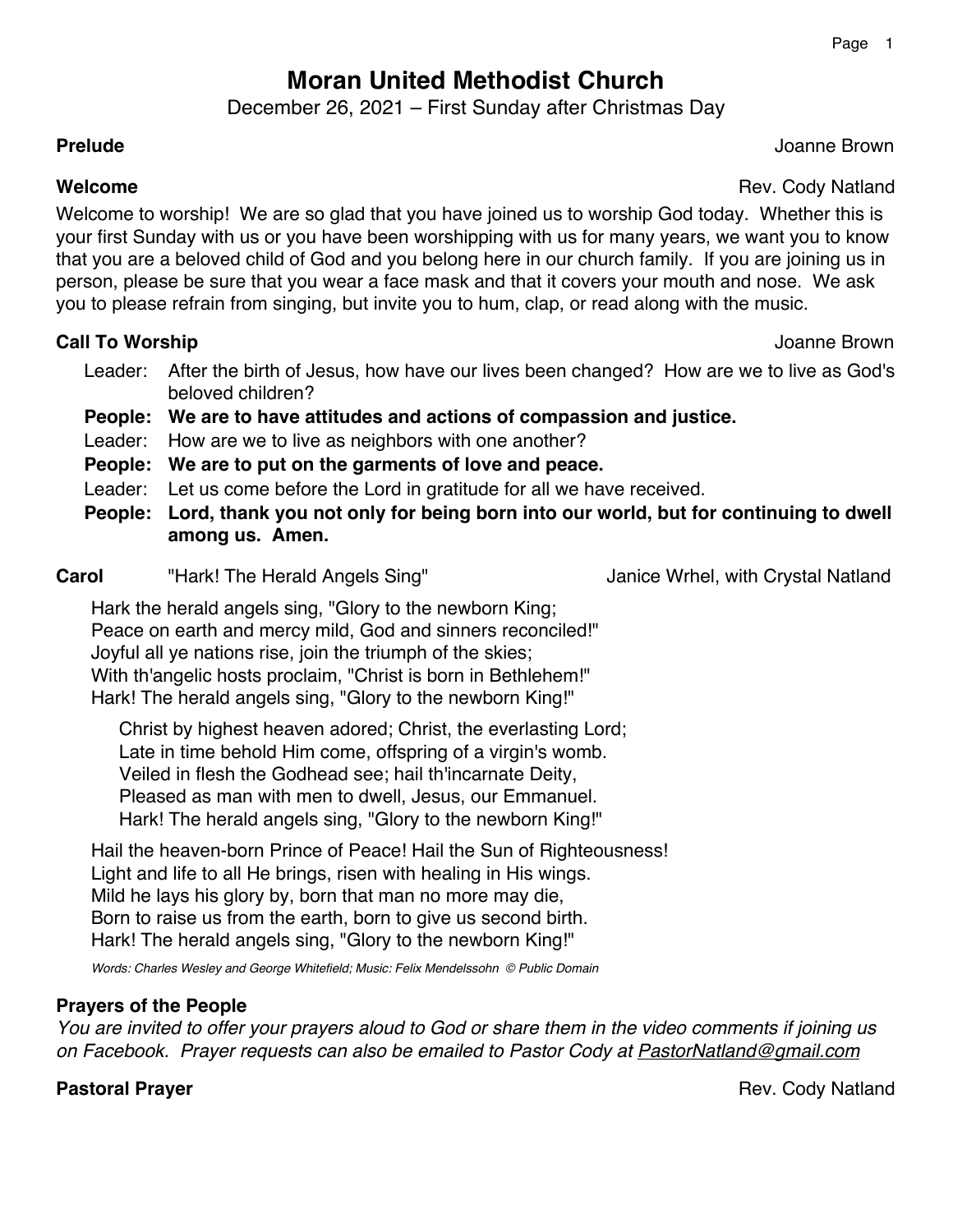## **The Lord's Prayer**

**Our Father, who art in heaven, hallowed be thy name. Thy kingdom come, thy will be done on earth as it is in heaven. Give us this day our daily bread and forgive us our trespasses, as we forgive those who trespass against us. And lead us not into temptation, but deliver us from evil. For thine is the kingdom, and the power, and the glory, forever. Amen.**

### **Carol** "What Child Is This" Joanne Brown

What child is this who, laid to rest, on Mary's lap is sleeping? Whom angels greet with anthems sweet, while shepherds watch are keeping? This, this is Christ the King, whom shepherds guard and angels sing; Haste, haste to bring him laud, the babe, the son of Mary.

Why lies he in such mean estate where ox and ass are feeding? Good Christians, fear, for sinners here the silent Word is pleading. This, this is Christ the King, whom shepherds guard and angels sing; Haste, haste to bring him laud, the babe, the son of Mary.

*William C. Dix © Public Domain*

## **Carol** "It Came Upon The Midnight Clear" Janice Wrhel with Crystal & Cody Natland

It came upon the midnight clear, that glorious song of old, from angels bending near the earth to touch their harps of gold: "Peace on the earth, good will to all, from heaven's all-gracious King." The world in solemn stillness lay, to hear the angels sing.

Still through the cloven skies they come with peaceful wings unfurled, and still their heavenly music floats o'er all the weary world; above its sad and lowly plains, they bend on hovering wing, and ever o'er its Babel sounds the blessed angels sing.

And ye, beneath life's crushing load, whose forms are bending low, who toil along the climbing way with painful steps and slow, look now! for glad and golden hours come swiftly on the wing. O rest beside the weary road, and hear the angels sing!

For lo! the days are hastening on, by prophet seen of old, when with the ever-circling years shall come the time foretold when peace shall over all the earth its ancient splendors fling, and the whole world send back the song which now the angels sing.

*Edmund H. Sears & Richard Storrs Willis © Public Domain*

## **Story Time** "Clopper the Christmas Donkey" by Emily King, illustrated by Ed Olson

#### **Carol 1992 The First Noel"** 1993 **Carol 1993 Joanne Brown**

The first Noel the angel did say was to certain poor shepherds in fields as they lay; in fields where they lay keeping their sheep, on a cold winter's night that was so deep. Noel, Noel, Noel, Noel, born is the King of Israel.

They looked up and saw a star shining in the east, beyond them far;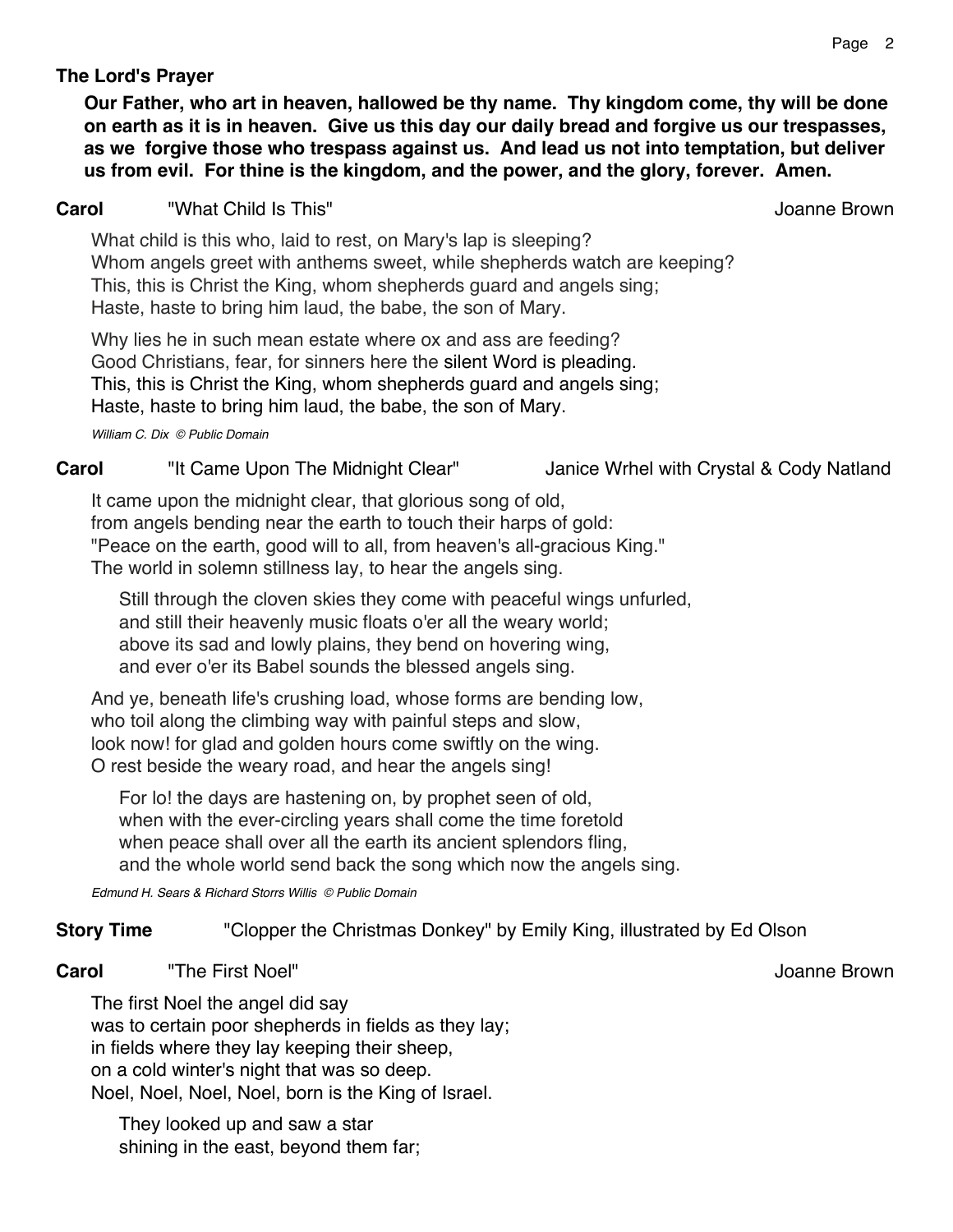and to the earth it gave great light, and so it continued both day and night. Noel, Noel, Noel, Noel, born is the King of Israel.

And by the light of that same star three Wise Men came from country far; to seek for a king was their intent, and to follow the star wherever it went. Noel, Noel, Noel, Noel, born is the King of Israel.

**Sermon** *After the Birth of Jesus, The Work Begins Rev. Dr. Leroy Barber* 

## **Invitation to the Offering**

*We invite you to give as God leads you to support our church and ministries as we seek to embrace, inspire, and serve, making disciples of Jesus Christ for the transformation of the world. You may place your gift in the offering plates in the Sanctuary and Fellowship Hall, give online at www.moranumc.org/give, or mail your gift to: 3601 E 65th Ave / Spokane, WA 99223.*

**Song** "Joy To The World (Unspeakable Joy)" Janice Wrhel with Crystal Natland

Joy to the world, the Lord is come! Let earth receive her King; Let every heart prepare him room, and heaven and nature sing, And heaven and nature sing, and heaven, and heaven, and nature sing.

Joy to the world, the Savior reigns! Let all their songs employ; While fields and floods, rocks, hills, and plains repeat the sounding joy, Repeat the sounding joy, repeat, repeat the sounding joy.

*Chorus:* Joy, unspeakable joy An overflowing well No tongue can tell Joy, unspeakable joy It rises in my soul Never lets me go

He rules the world with truth and grace, and makes the nations prove The glories of his righteousness, and wonders of his life, And wonders of his life, and wonders, wonders of his love.

*Chorus*

*Chris Tomlin, Ed Cash, George Frederic Handel, Isaac Watts, and Matt Gilder © sixsteps Music*

## **Benediction** Rev. Cody Natland

## **Postlude** Joanne Brown

*If you would like to greet one another, we invite you to gather outside on the entry patio for a time of fellowship, but please do not gather indoors.*

*Call to Worship adapted from Nancy C. Townley, accessed at https://www.ministrymatters.com/all/entry/3445/worshipconnection-december-26-2021*

*Permission for the use of the music in this service and livestream given by CCLI. CCLI License 1507867; CCLI Streaming License CSPL155631.*

*Traditional English Carol © Public Domain*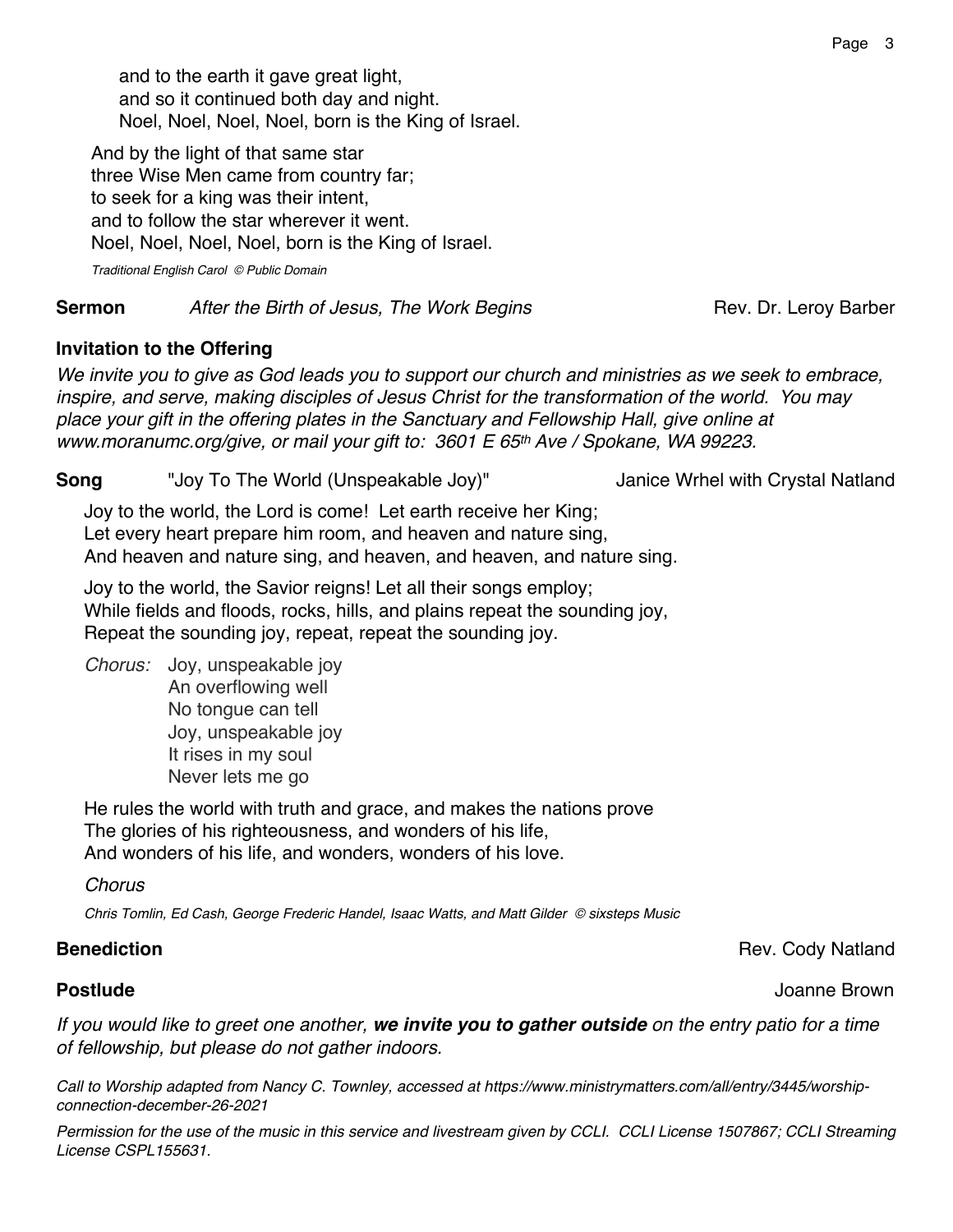## *Virtual Coffee Hour*

Sundays at 11:30 am on Zoom

Those worshipping virtually are invited to join us on Zoom for a time of fellowship and connection immediately following the worship service.

Join by Computer/Tablet/Smartphone: https://greaternw.zoom.us/j/96460688631

Join by Phone (home phone, landline, or cell – no internet required)

+1(253) 215-8782 (Meeting ID: 964 6068 8631) +1(346) 248-7799 (Meeting ID: 964 6068 8631)

## **Mitten Tree**

Through the end of December, we are collecting the following items for the Mitten Tree, in children's and adult sizes:

- Warm Hats  **Mittens and Gloves**
- Socks Scarves

Donations can be placed on/near the Mitten Tree at the entrance to the Sanctuary on Sunday mornings, or during office hours throughout the week. Curbside donation drop-off is available on Mondays from 10am to Noon during our "Mission Mondays Drive-Through."

## *Worship At Moran UMC --* Sunday Mornings at 10:30 am

We invite you to join us for worship on Sunday mornings at Moran UMC**.** Mask wearing and physical distancing will be required by all participants, regardless of vaccination status. Children's Sunday School for children in Preschool through 5<sup>th</sup> Grade is offered in the Disciples/Shepherds Room during the worship service.

## *Worship Online --* Sunday Mornings at 10:30 am

Our worship services continue to be live-streamed online for those who are unable or not yet comfortable returning to in-person services. Our worship services continue to be live-streamed online for those who are unable or not yet comfortable returning to in-person services.

## **Children's Sunday School (Preschool through 5th Grade)**

*Sundays at 10:30 am in the Disciples/Shepherds Room*

Sunday School is offered during our worship service in the Disciples/Shepherds Room. All children and adults must wear masks, and all teachers and other volunteers are fully vaccinated against COVID-19. Please bring your child straight back to the classroom when you arrive rather than entering the Sanctuary.

## **Weekday Morning Prayer Group** -- Weekdays at 9am on Zoom

We meet on Monday through Friday mornings for prayer, scripture, and a short meditation.

Join Morning Prayer by Computer/Smartphone/Tablet: https://greaternw.zoom.us/j/349727648 Connect via Phone (home phone, landline, cell phone):

+1 (253) 215-8782 (Meeting ID: 349 727 648) +1 (346) 248-7799 (Meeting ID: 349 727 648)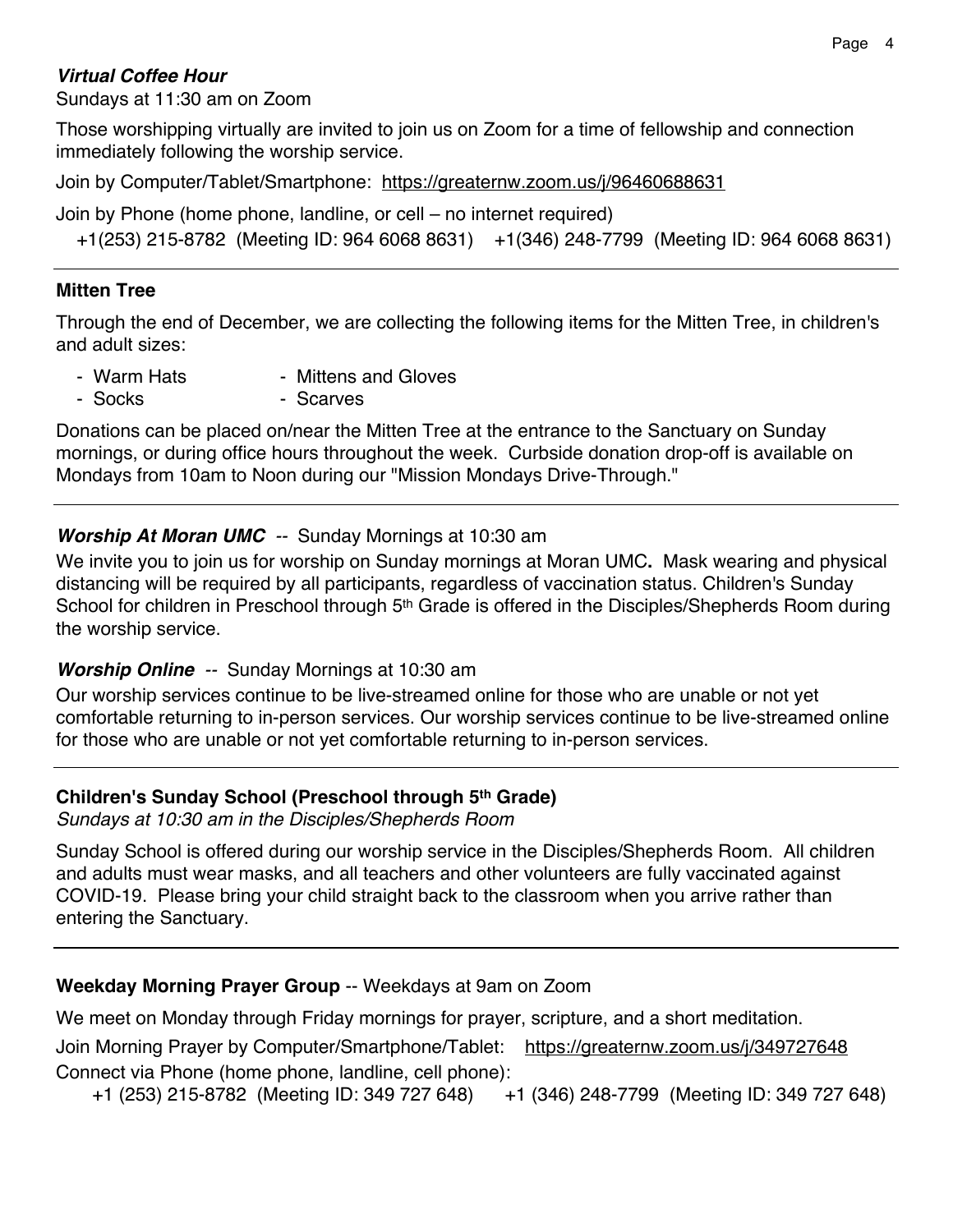**Vespers and Holy Communion** – Beginning in January, this service will take place just once per month, on the first Monday of the month, at 6:30pm on both Facebook and Zoom.

Connect via Facebook: www.facebook.com/moranchurch

Connect via Zoom (computer/tablet/smartphone: https://greaternw.zoom.us/j/97155799598

Connect via Phone (home phone, landline, cell phone):

+1 (253) 215-8782 (Meeting ID: 971 5579 9598) +1 (346) 248 7799 (Meeting ID: 971 5579 9598)

**Pub Theology** -- Tuesdays at 6pm on Zoom -- *Resumes January 11th*

Join by Computer/Smartphone/Tablet: https://greaternw.zoom.us/j/794159957

Connect via Phone (home phone, landline, cell phone):

```
 +1 (253) 215-8782 (Meeting ID: 794 159 957) +1 (346) 248-7799 (Meeting ID: 794 159 957)
```
## **Wednesday Evening Bible Study** – *Resumes January 12th*

Wednesdays from 6:00-7:15 pm on Zoom

Join the Wednesday Evening Advent Study by Computer/Smartphone/Tablet: https://greaternw.zoom.us/j/276855082

Join the Wednesday Evening Advent Study by Phone (dial either of these numbers):

+1 (253) 215-8782 (Meeting ID: 276 855 082) +1 (346) 248-7799 (Meeting ID: 276 855 082)

## **Lord, Hear Our Prayers…**

- For **family and friends of Gerald Bertram,** who passed away on December 19th.
- For all who are **traveling** in the coming days.
- For those who are **unhoused and inadequately housed** as the temperatures are expected drop very low this coming week.
- For **Craig,** Joan King's friend, who is recovering from multiple broken bones from a car accident.
- For **Nancy Oberst and her family** as they grieve the death of her beloved mother.
- For Don Rodman's brother, **Chuck,** who is undergoing chemotherapy.
- For **Roseann Thornberry** who is home and continuing to recover from a stroke.
- For **Elizabeth Williams** as she continues chemotherapy and radiation and recovers from breakthrough COVID-19.
- For **Clara,** Debbie Arnold's mother, who is undergoing treatment for breast cancer.
- For **Jewel Nelson**, Lois Moller's friend, who is recovering from surgery on her knee cap.
- For **Dylan and Dean Robinson**
- For **Mia**, Nola Lefler's granddaughter's friend, who is in a coma with liver failure.
- For **Martin Nelson,** Lois Moller's friend, recovering from serious burns.
- For **Richard Smith**, as he navigates health issues.
- For **Dennis Rainey**, who is having health difficulties.
- For **Lis McCrea-Jones**, who is recovering from knee surgery.
- For the **McCrea-Jones Family.**
- For **Joni Swartout,** recovering from recent illness.
- For **Karen Tauscher** as she continues cancer treatments.
- For **Avery**, Joan King's friend, who is battling cancer.
- For **Lynley**, the daughter of a childhood friend of Harriet Van Wyck.
- For **Ed Malcolm** as he manages pain in his esophagus, back, and hip.